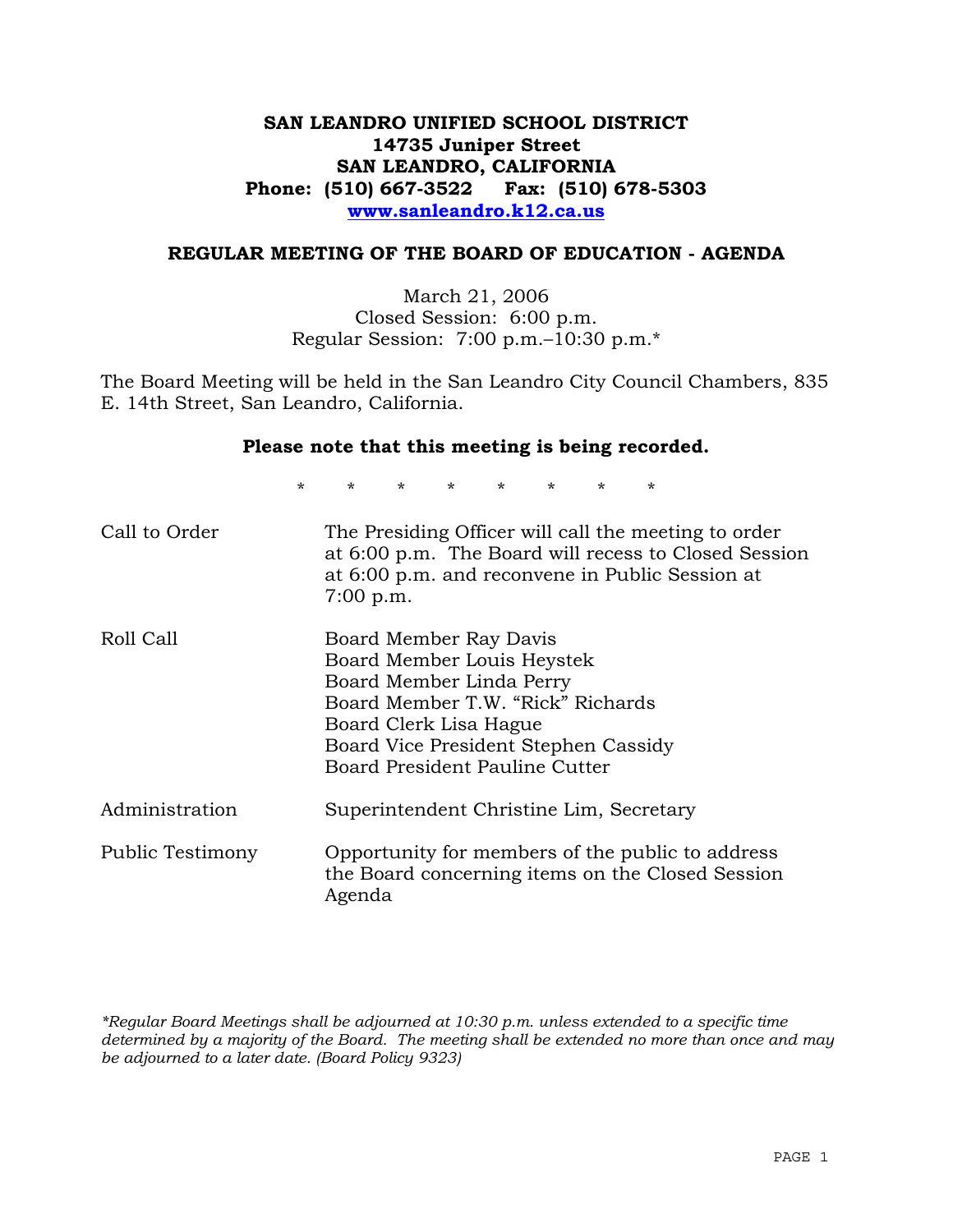Prior to the Public Session, the Board will meet in Closed Session pursuant to Government Code Section 54957.

- a) Public Employee Performance Evaluation, Title: Superintendent's Evaluation
- b) Public Employee Discipline/Dismissal/Release

| Report Closed<br>Session Action | Motion __________ Second __________ Vote ________                                                                                                                                                                                                                                                                                                                                                                                                                        |                                                                                                                                                                                                                                                                                                                                                                                                                                                                                                                                            |  |  |  |
|---------------------------------|--------------------------------------------------------------------------------------------------------------------------------------------------------------------------------------------------------------------------------------------------------------------------------------------------------------------------------------------------------------------------------------------------------------------------------------------------------------------------|--------------------------------------------------------------------------------------------------------------------------------------------------------------------------------------------------------------------------------------------------------------------------------------------------------------------------------------------------------------------------------------------------------------------------------------------------------------------------------------------------------------------------------------------|--|--|--|
| Pledge of Allegiance            |                                                                                                                                                                                                                                                                                                                                                                                                                                                                          |                                                                                                                                                                                                                                                                                                                                                                                                                                                                                                                                            |  |  |  |
| Approve Agenda                  | Approve the Regular Meeting Agenda of March 21, 2006<br>Motion __________ Second __________ Vote ________                                                                                                                                                                                                                                                                                                                                                                |                                                                                                                                                                                                                                                                                                                                                                                                                                                                                                                                            |  |  |  |
| Legal Statement                 | Members of the audience who wish to address the<br>Board are asked to complete the yellow card available at<br>the entrance and submit it to the Board's Administrative<br>Assistant. Speakers who have completed the card will be<br>called when the item is reached on the agenda or, for<br>non-agenda items, during the Public Testimony. Cards<br>are to be turned in before the item is reached on the<br>agenda. Please note that this meeting is being recorded. |                                                                                                                                                                                                                                                                                                                                                                                                                                                                                                                                            |  |  |  |
|                                 | 54954.2(a)                                                                                                                                                                                                                                                                                                                                                                                                                                                               | State law prohibits the Board of Education from taking<br>any action on or discussing items that are not on the<br>posted agenda except to A) briefly respond to statements<br>made or questions posed by the public in attendance; B)<br>ask questions for clarification; C) provide a reference to a<br>staff member or other resource for factual information in<br>response to the inquiry; or D) ask a staff member to<br>report back on the matter at the next meeting and/or put<br>it on a future agenda. (Government Code Section |  |  |  |
| <b>REPORTS</b>                  |                                                                                                                                                                                                                                                                                                                                                                                                                                                                          | <b>Student Representatives' Reports</b>                                                                                                                                                                                                                                                                                                                                                                                                                                                                                                    |  |  |  |
|                                 | Representative                                                                                                                                                                                                                                                                                                                                                                                                                                                           | Parks & Recreation Commission Report: Dean<br>Koenig, San Leandro Unified School District                                                                                                                                                                                                                                                                                                                                                                                                                                                  |  |  |  |
|                                 | Kuang, Representative                                                                                                                                                                                                                                                                                                                                                                                                                                                    | Youth Advisory Commission Report: Tiffany                                                                                                                                                                                                                                                                                                                                                                                                                                                                                                  |  |  |  |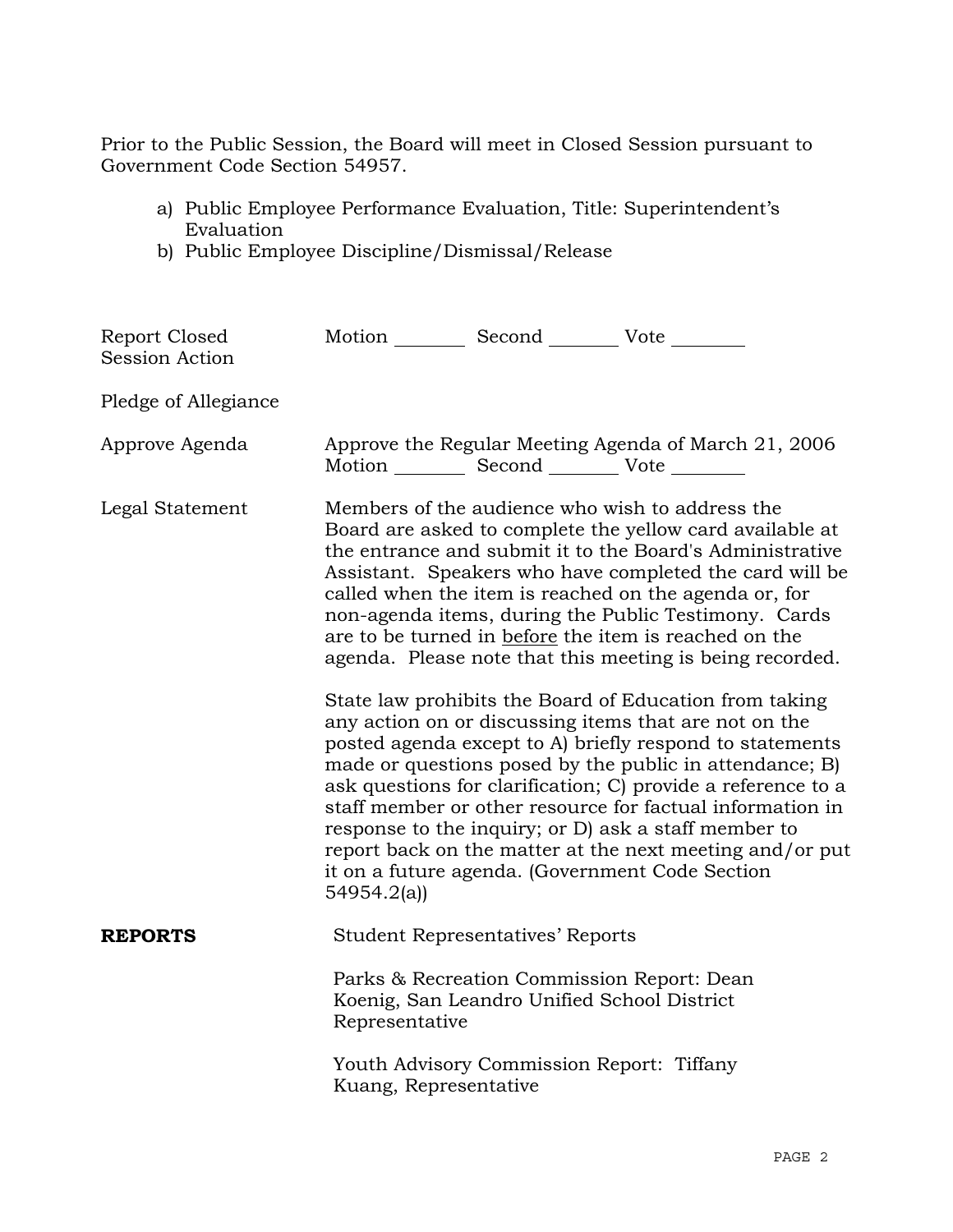## **PRESENTATION**

- \* **Certificates of Commendation for SkillsUSA/VICA (Vocational Industrial Clubs of America) Regional Competition Secondary Division Winners**:
	- Luis Jimenez Auto Collision Report Gold Medal Winner
	- Daniel Guerrero Construction Technology Silver Medal Winner
- \* **Certificates of Commendation for the California State Distributive Education Clubs of America (DECA) Career Development Conference Winners**:

Individual Series Events – Written Exam Top 10

- Sarah Gates
- Jenna Johnston
- Dennis Ho

Individual Series Events – Role Play Top 10

- Aaron Morris-Talley
- Zakaria Alsaidai

## **OVERALL FINALISTS**

Individual Series Events – Overall Top 8

- Kim Dela Cruz
- Amy Fong

## Written Projects – Overall Top 8

- Shanna Davilier
- Kim Dela Cruz
- Vanessa Rivera
- Amy Fong
- Theresa Lazatin
- Maria San Antonio
- Latoya Hall Qualified for International Competition
- Javier Tellez Qualified for International Competition

Written Projects – Third Place

- Michelle Garcia Qualified for International Competition
- Joahanna Visperas Qualified for International Competition
- Riana Feemster Qualified for International Competition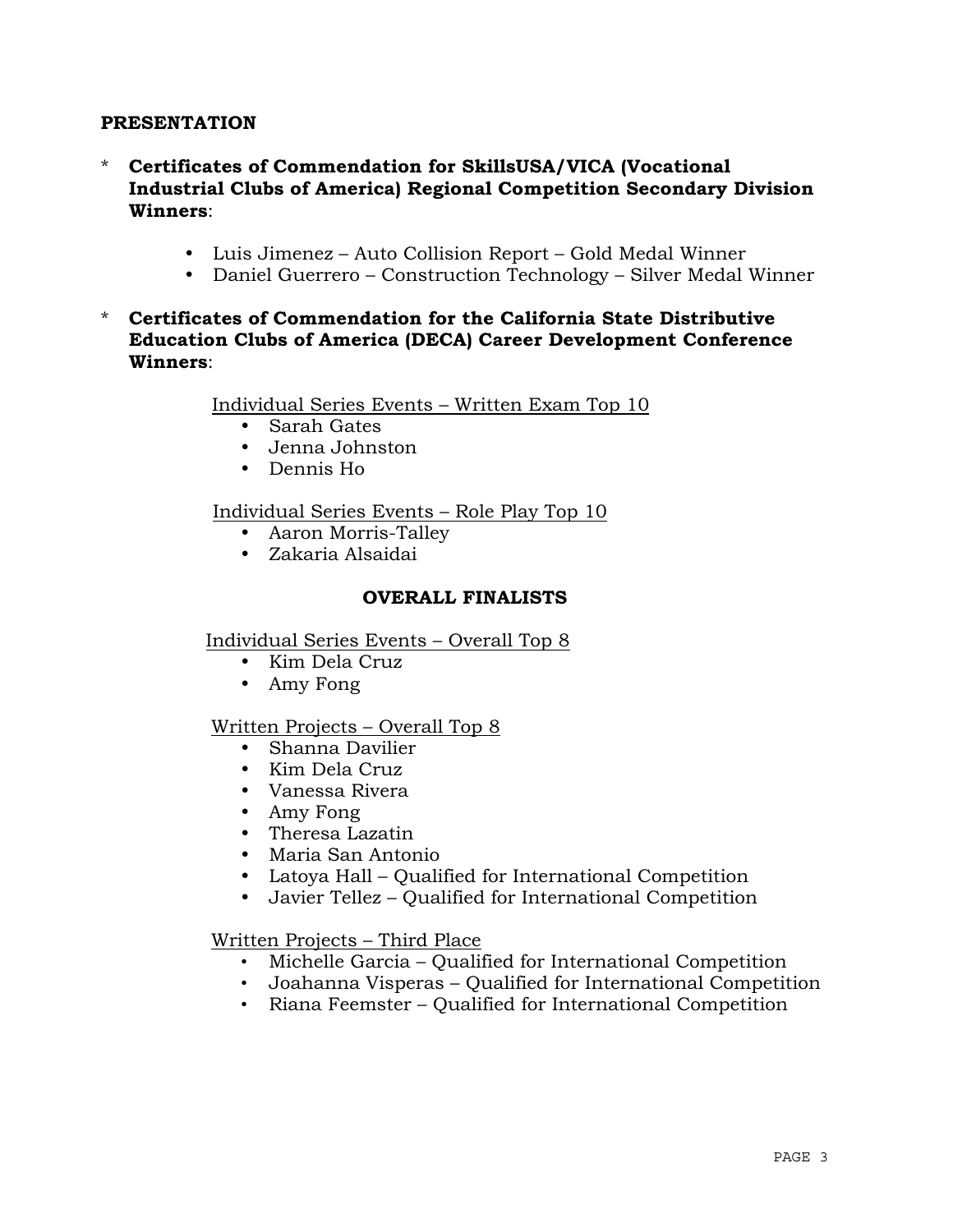# **REPORTS** Correspondence

 Superintendent's Report Board Committee Reports

- Communication
- Finance

Board Representatives' Reports

- Alameda County School Boards Assn.
- San Leandro Collaborative

## **CONSENT ITEMS**

These items are considered routine and may be enacted by a single motion. At the request of any member of the Board, any item on the consent agenda shall be removed and given individual consideration for action as a regular agenda item.

General Services

| $1.1-C$                     | <b>Staff Recommendation:</b>                                                                                                                                                                                                                                                                                                                |  |  |  |
|-----------------------------|---------------------------------------------------------------------------------------------------------------------------------------------------------------------------------------------------------------------------------------------------------------------------------------------------------------------------------------------|--|--|--|
| Approval of Board           | Approve the minutes of the regular board meeting                                                                                                                                                                                                                                                                                            |  |  |  |
| Minutes – February 22,      | held on February 22, 2006.                                                                                                                                                                                                                                                                                                                  |  |  |  |
| 2006                        | Motion _________ Second __________ Vote _______                                                                                                                                                                                                                                                                                             |  |  |  |
| $1.2-C$                     | Staff Recommendation:                                                                                                                                                                                                                                                                                                                       |  |  |  |
| Approval of Board           | Approve the minutes of the special board meeting                                                                                                                                                                                                                                                                                            |  |  |  |
| Minutes - February 27,      | held on February 27, 2006.                                                                                                                                                                                                                                                                                                                  |  |  |  |
| 2006                        | Motion _________ Second __________ Vote _______                                                                                                                                                                                                                                                                                             |  |  |  |
| Human Resources             |                                                                                                                                                                                                                                                                                                                                             |  |  |  |
| $2.1 - C$                   | Staff Recommendation:                                                                                                                                                                                                                                                                                                                       |  |  |  |
| Acceptance of               | Accept Personnel Report as submitted.                                                                                                                                                                                                                                                                                                       |  |  |  |
| Personnel Report            | Motion _________ Second __________ Vote _______                                                                                                                                                                                                                                                                                             |  |  |  |
| <b>Educational Services</b> |                                                                                                                                                                                                                                                                                                                                             |  |  |  |
| $3.1-C$                     | Staff Recommendation:                                                                                                                                                                                                                                                                                                                       |  |  |  |
| Acceptance of               | Approve the acceptance of gifts to the District as                                                                                                                                                                                                                                                                                          |  |  |  |
| Donations                   | follows:                                                                                                                                                                                                                                                                                                                                    |  |  |  |
|                             | Roosevelt Elementary School<br>\$110 from Wells Fargo through their<br><b>Educational Matching Gift Program</b><br>\$480 from PG&E through their "Campaign for<br>the Community"<br>\$49.42 from Albertson's through their<br>fundraising program<br>\$311.78 from Target through their "Take"<br>$\bullet$<br>Charge of Education" program |  |  |  |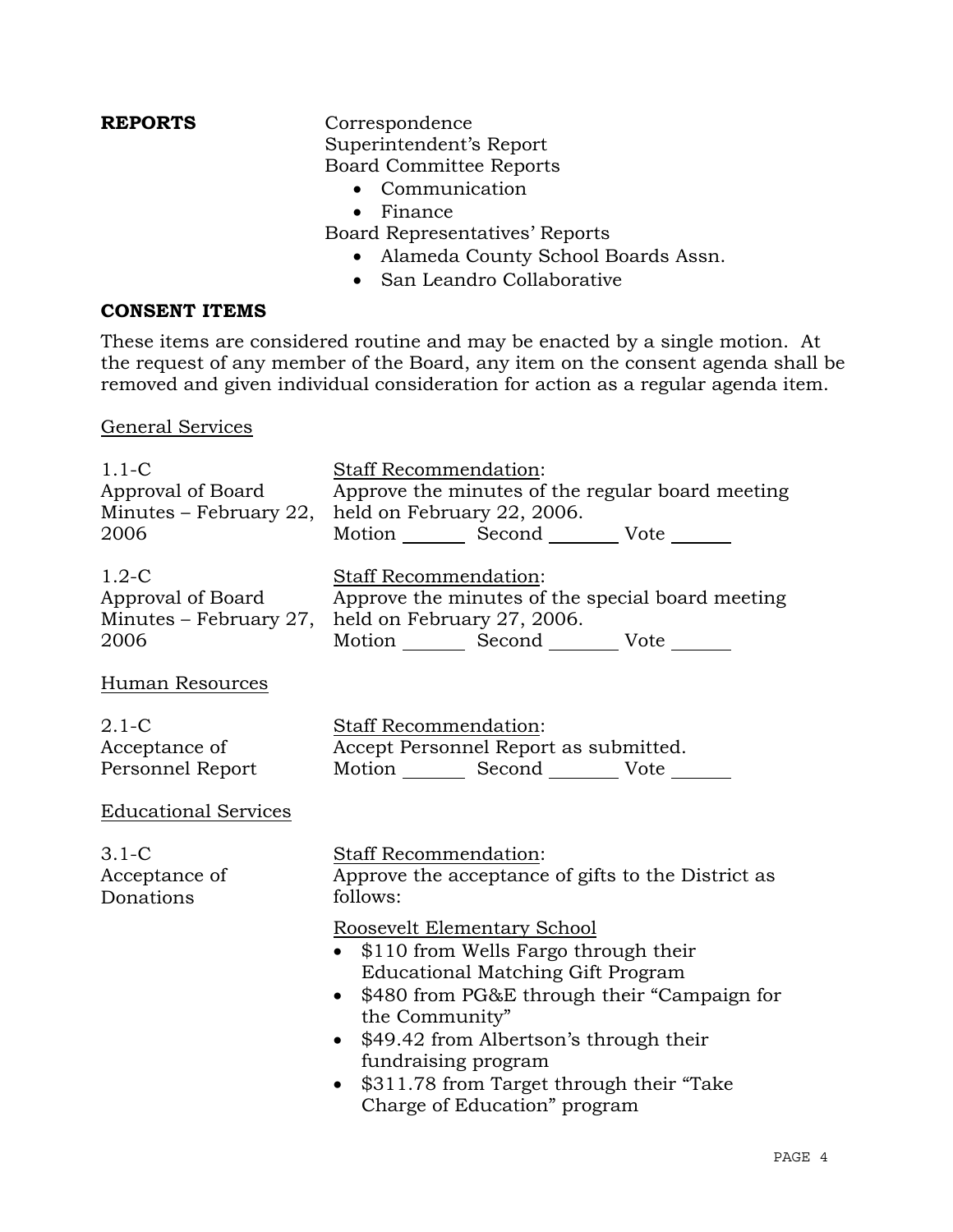|                                                                                  | Washington Elementary School<br>2 cases of paper from Kathryn Gholson<br>200 pencils from Ray Baker<br>\$683.28 from Washington Mutual through<br>$\bullet$<br>their fundraising program |                                                                                                                                                |                                                                                                    |  |
|----------------------------------------------------------------------------------|------------------------------------------------------------------------------------------------------------------------------------------------------------------------------------------|------------------------------------------------------------------------------------------------------------------------------------------------|----------------------------------------------------------------------------------------------------|--|
|                                                                                  | San Leandro High School<br>• $$100$ from Mee-Fah Lee through PG&E's<br>"Campaign for the Community"                                                                                      |                                                                                                                                                |                                                                                                    |  |
|                                                                                  |                                                                                                                                                                                          | Motion _________ Second ___________ Vote _______                                                                                               |                                                                                                    |  |
| $3.2 - C$<br>John Muir Tolerance<br>Grant                                        | Staff Recommendation:<br>Southern Poverty Law Center.                                                                                                                                    | Approve the \$2,000 "Teaching Tolerance" grant<br>awarded to John Muir Middle School by the<br>Motion _________ Second __________ Vote _______ |                                                                                                    |  |
| $3.3 - C$<br>Summer School<br>Locations                                          | Staff Recommendation:<br>Approve the summer school locations for the<br>2005-2006 summer school programs.<br>Motion _________ Second __________ Vote _______                             |                                                                                                                                                |                                                                                                    |  |
| Business, Operations and Facilities                                              |                                                                                                                                                                                          |                                                                                                                                                |                                                                                                    |  |
| $4.1-C$<br>Ratification of Payroll                                               | Staff Recommendation:<br>\$4,158,500.20.                                                                                                                                                 | Ratify January 2006 payroll in the amount of<br>Motion _________ Second __________ Vote _______                                                |                                                                                                    |  |
| $4.2-C$<br>Approval of Bill<br>Warrants                                          | Staff Recommendation:<br>the amount of $$5,256,682.62$ .                                                                                                                                 | Motion Second Vote                                                                                                                             | Approve Bill Warrants #88280192-88300707 in                                                        |  |
| $4.3-C$<br>Change Order No. 3<br>Portable Relocations to<br>James Madison School | Staff Recommendation:                                                                                                                                                                    | Approve Change Order No. 3 for Meadows<br>No. 05-03 for a credit of \$6,472.01.<br>Motion _________ Second ___________ Vote _______            | Construction, for the James Madison Elementary<br>School Portable Replacement Project, Bid Package |  |